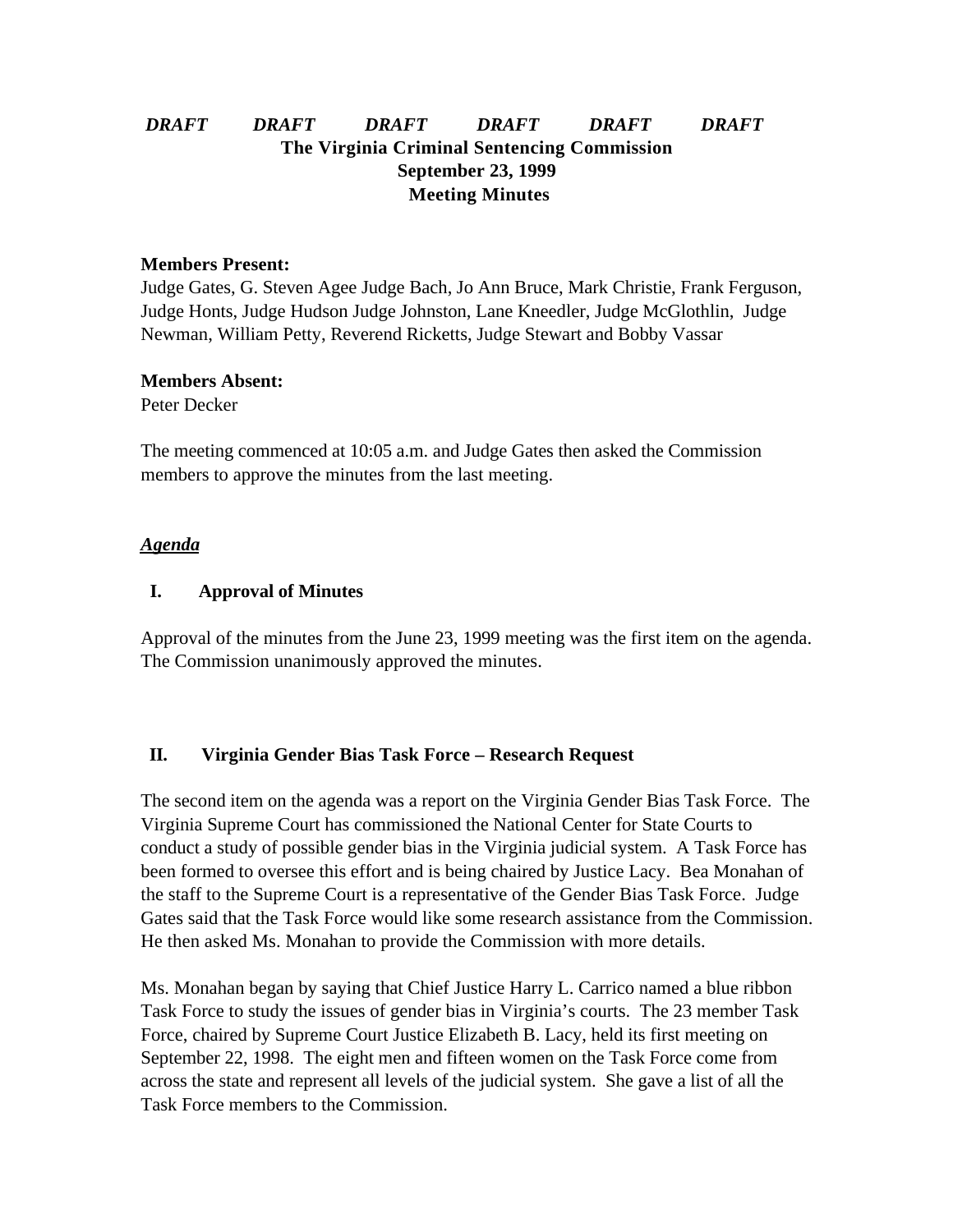She then said that the Task Force was convened to identify ways to eliminate discrimination based upon gender in the court system. The group was also charged to research and identify areas of gender bias, study the overall process of handling gender discrimination, recommend ways to raise consciousness and sensitivity to gender issues in the court system and recommend training packages for the court system to institutionalize gender fairness.

Three committees, each of which is studying a range of issues to determine whether gender bias affects the courts, are conducting the Task Force's work. The research into these issues is being conducted by the National Center for State Courts. She named several issues that are being discussed by the Family Law Committee that include equal access to the courts for domestic matters, child support, custody and visitation, spousal support, equitable distribution and domestic violence. The Court Environment Committee is considering issues involving treatment of attorneys, witnesses, judicial selection and judicial ethics. Ms. Monahan said the substantive Law Committee is exploring various areas of the law as written and as applied to sentencing, sexual offenses, civil damages, sexual harassment, and stalking.

She continued by noting that the research completed to date has included mail surveys to judges, court clerks, magistrates and sexual assault and family violence service providers. Ms. Monahan then spoke about the data that the Task Force is requesting from the Sentencing Commission. The Task Force wants to know if there is a difference in the sentences received and served by men and women that are due to gender differences. She also gave the members a handout that included additional questions about sentencing patterns for men and women. Specifically, the Task Force wants to know if men and women are treated differently with regard to criminal sanctions for the same criminal offense. She concluded by saying that the Task Force would meet again on September 29. The work of the Task Force is scheduled to be completed by 2000.

Judge Gates thanked Ms. Monahan for her presentation. He said the Commission would discuss the data request later in the meeting

At this juncture, Judge Gates said before moving to the next agenda item, Dr. Kern notified him that some Commission members would like to discuss a recent Attorney General's opinion and a Supreme Court decision and their respective potential impact on sentencing practice. He said since Frank Ferguson has to depart the meeting early, the Commission should take up these items now. Dr. Kern said the first issue is a letter that deals with an Attorney General's opinion on whether or not a circuit court judge can impose home electronic incarceration on a case where an offender has been convicted of the habitual offender statue. Judge Johnston had specifically wanted a copy of this opinion discussed. The second issue dealt with a matter regarding a Supreme Court decision (Baker v. Commonwealth) that said a juvenile conviction could be null and void if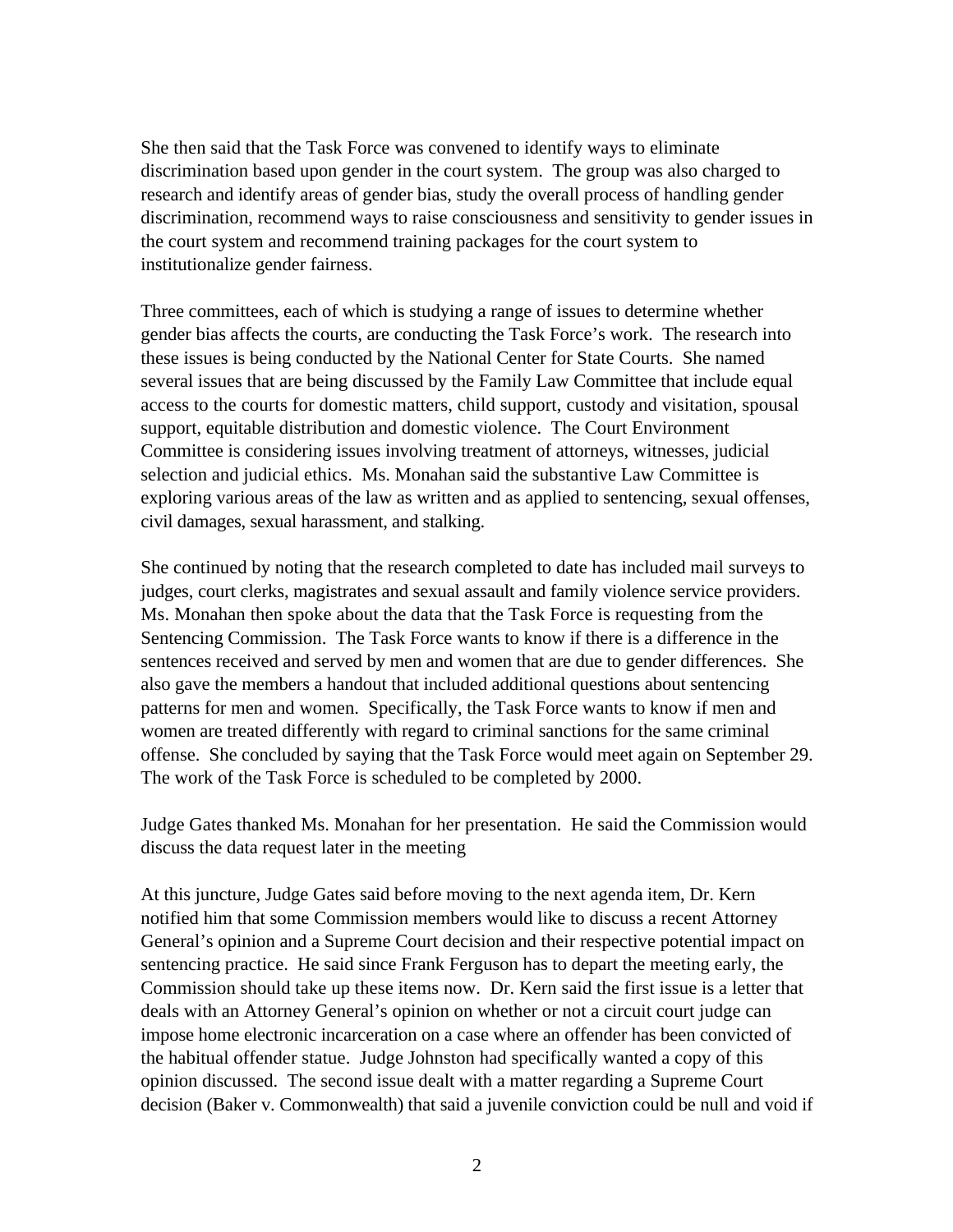both parents are not adequately notified. This particular ruling could be important because juvenile convictions are counted in the sentencing guidelines system and sometimes are the source of a significant midpoint enhancement.

Judge Johnston said that the Blue Ridge Regional Jail staff has been letting habitual offenders serve their time on home electronic monitoring. The staff received several calls about this practice after the Attorney General's opinion was released. Judge Johnston wondered if legislation allowed home electronic monitoring as an alternative to traditional incarceration time for habitual offenders. Mr. Ferguson said that the General Assembly listed three specific alternatives to incarceration in these cases and home electronic monitoring is not among them. Judge Gates suggested that the Commission could revisit this issue at its next meeting at which time proposed legislation would be discussed.

Mr. Petty brought up the second issue about the Supreme Court decision that nullified juvenile convictions if the parents were not properly notified. He said the issue was brought up in a capital murder case in Lynchburg, which ended up in a first-degree murder conviction. He observed that the vast majority of juvenile cases that occurred before the Baker decision could be challenged due to failure to notify both parents. The issue came up in a case he was involved when the defense attorney noted that a juvenile conviction placed his client in a violent offender category in the sentencing guidelines. Mr. Petty said he was concerned about how this issue might play out in the future. Mr. Ferguson said it is possible that a court will say that a prior juvenile conviction cannot be used to enhance the guidelines. Judge Gates asked what the Commission could do about this issue. Dr. Kern responded that the sentencing guidelines score convictions even if they are on appeal. Dr. Kern said that the current practice is to score all juvenile convictions unless a court has officially nullified them. Mr. Ferguson agreed with Dr. Kern citing the fact that the case is still valid until the conviction is reversed. Mr. Ferguson said since the sentencing guidelines are discretionary there should be no legal obstacle to scoring all recorded juvenile convictions.

### **0III. Sentencing Guidelines Compliance Report**

Ms. Farrar-Owens reported that in last year's annual report, the Commission used fiscal year data for the first time. Prior annual reports also included all the data collected since January 1995. This year's annual report will focus on FY 1999. She said that she would report on FY1999 compliance rates at today's meeting. These numbers are not final because the Commission is still receiving cases sentenced in May and June. She noted that she did not expect the percentages to change much at all from what she would present today. Ms. Farrar-Owens asked the Commission members for their approval of this data so she can begin writing the chapter prior to the November meeting.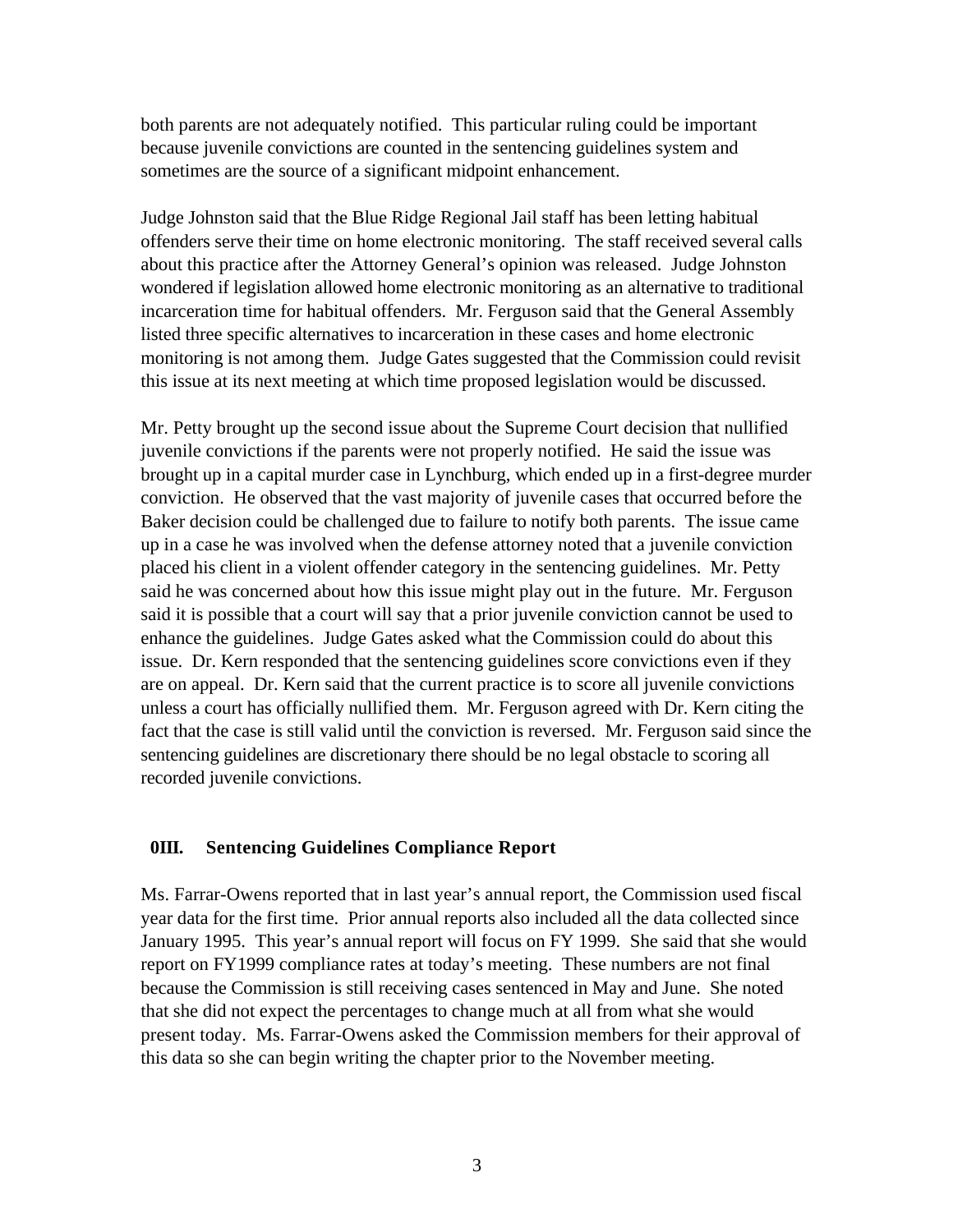Ms. Farrar-Owens reported that for the current fiscal year to date (FY1999) the overall compliance, compliance by offense group, and compliance in midpoint enhancement cases were all higher than what was reported for FY1998 in our last annual report. Compliance rates, in every respect, are higher this fiscal year than in previous years.

**Recommended and Actual Disposition:** For FY1999, over 18,000 work sheets were submitted to the Commission. Ms. Farrar-Owens said that judges are continuing to use probation and jail sanctions more often than they are recommended and prison sanctions slightly less often than recommended by the guidelines. For the purposes of compliance, detention center, diversion center and boot camp are considered incarceration.

**Overall Sentencing Guidelines Compliance:** Ms. Farrar-Owens noted that overall compliance is up from 74.7% in FY1998 to 77.2% so far in FY1999. The aggravation rate was reported as 11.3% and the mitigation rate, 11.5%. She noted that the Commission has received 18,927 cases so far for FY1999.

**Compliance Within the Sentencing Guidelines Range:** Given that the incarceration length ranges within the guidelines are sometimes rather broad, it is informative to examine where within the ranges judges sentence when complying with the guidelines. Ms. Farrar-Owens then presented a chart illustrating compliance within the sentencing guidelines range for cases in which the guidelines recommended an active prison term. She noted that 56.8% of the cases were sentenced below the midpoint while 23.3% were sentenced above the midpoint. 19.9% of the cases were sentenced at the midpoint exactly. Thus, about 77% of these prison terms were at or below the sentencing guidelines midpoint. In reviewing the average distance from the midpoint for sentences falling above and below it, Ms. Farrar-Owens noted that most of the sentences were clustered relatively close to the midpoint with a median departure range of five to seven months.

**Durational Compliance:** Durational compliance is defined as the rate at which judge's sentence offenders to terms of incarceration that fall within the recommended guidelines range. She mentioned the high rate at which judges agree with the type of disposition recommended by the guidelines. Dispositional compliance is 85% while durational compliance is 73.2%. This result indicates that judges agree with the type of sentence recommended by the guidelines more often than they agree with recommended sentence length in incarceration cases.

**Compliance by Offense:** Ms. Farrar-Owens observed that the offense groups covered by the risk assessment pilot program - fraud, larceny and drug offenses – have experienced increases in compliance rates. However, she said that the compliance rates for all the offense groups have gone up since FY1998 except for kidnapping, although for some crime groups the increase is small. Compliance for rape cases has gone up more than 6% between FY1998 and FY1999. Rape still has the highest mitigation rate while murder has the highest aggravation rate.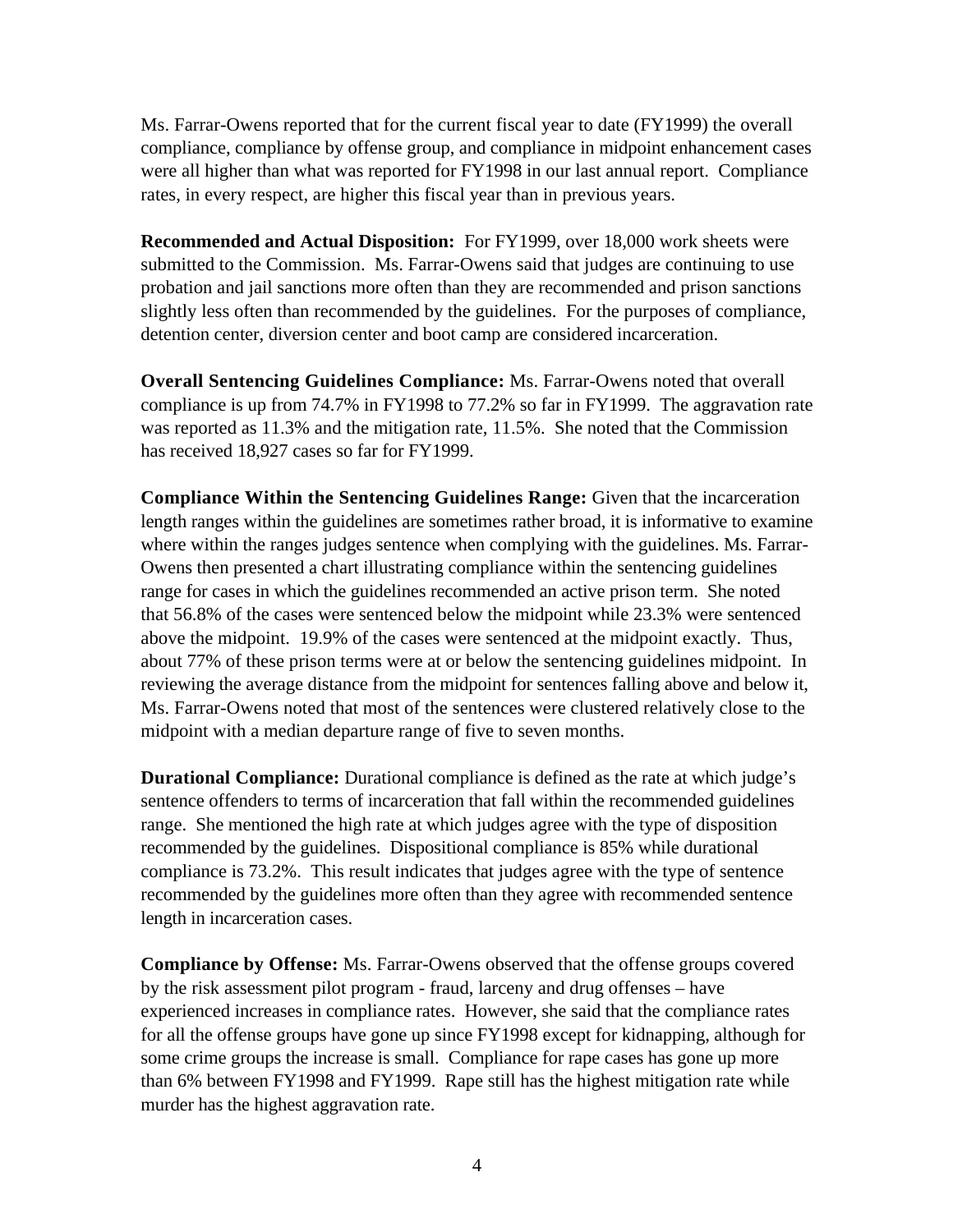**Compliance by Circuit:** Ms. Farrar-Owens stated that compliance rates varied greatly across circuits. Overall, 15 of the state's 31 circuits demonstrate compliance rates in the 70% to 79% range, with an additional twelve circuits reporting compliance rates 80% or above. Only four circuits have compliance rates below 70%. She said that both high and low compliance circuits were found in close regional proximity, with no geographic pattern discernible. Most of the circuits in the Hampton Roads area of Virginia maintain compliance rates at or above the statewide average. The highest compliance rate, 87.5%, is found in Hampton (Circuit 8) but Newport News (Circuit 7) reported an 87% compliance figure. She also noted that Circuit 29 in Southwest Virginia has the lowest compliance rate at 60%. Roanoke has the highest mitigation rate in the state at 19%. Circuit 29 (Southwest Virginia) has the highest aggravation rate in the state, 23%.

**Compliance by Fiscal Year for Selected Offenses:** Ms. Farrar-Owens said that the burglary of a dwelling, drug, rape and sexual assault offense groups have shown the largest increases in compliance. The compliance rate for rape went up to 69% compared to the 62% figure previously reported.

**Sentencing Guidelines Compliance by Fiscal Year for Selected Circuits:** Ms. Farrar-Owens remarked that five circuits together submit about 1/3 of all guidelines cases. These circuits are Virginia Beach, Norfolk, Newport News, Richmond and Fairfax. Because these circuits are such big contributors to overall compliance, a specific look at compliance in these circuits is warranted. Fairfax is the only risk assessment pilot circuit included in this analysis. Ms. Farrar-Owens presented a chart that revealed higher compliance rates for all five circuits compared to their FY1998 rates.

**Midpoint Enhancements:** One out of every five cases has qualified for midpoint enhancements for a current or prior conviction for a violent crime. The compliance rate in midpoint enhancement cases has increased across all types of enhancements. Overall, when judges depart from the guidelines in these cases, they are choosing to mitigate in the vast majority. Compliance rates across the different types of midpoint enhancements are not consistent. Enhancements for a Category II prior record generated the highest rate of compliance of the midpoint enhancements (73%), and one of the lowest mitigation rates (21%). The most severe midpoint enhancement, that for a combination of a current violent offense and a Category I prior record reveals a rate of compliance of 68% and compliance in cases receiving only a Category I enhancement is 70%.

**Reasons for Departure:** Ms. Farrar-Owens next presented information concerning the reasons judges cite when sentencing above or below the guidelines. Judges reported the decision to sentence an offender to an alternative sanction or the factor of rehabilitation potential more frequently than any other mitigation departure reason. Mr. Vassar asked if the Commission knew how many plea agreements comprised the total number of cases. Ms. Farrar-Owens said we could report on the number of guilty pleas that occurred but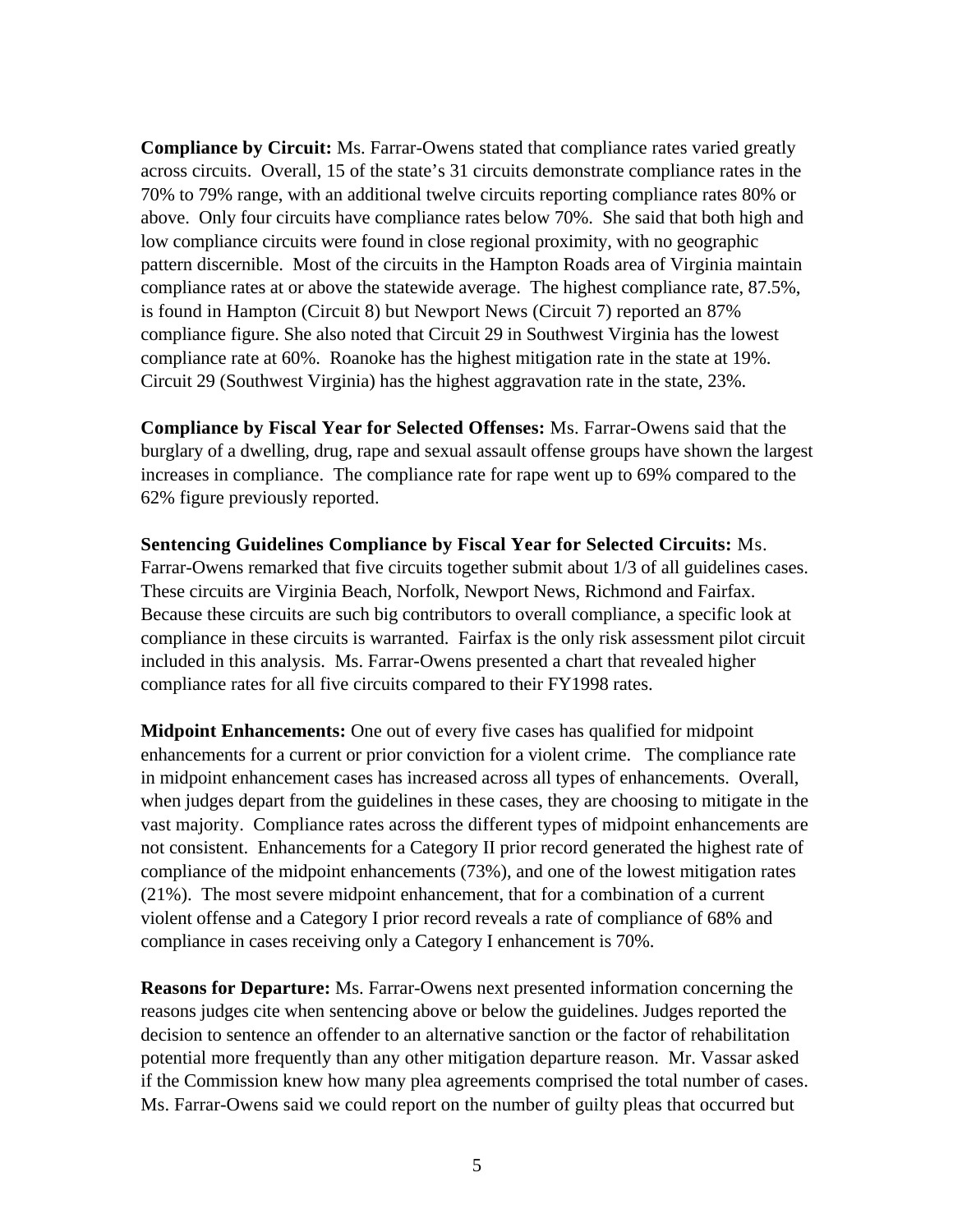not plea agreements. The sentencing guidelines worksheet has a checkbox for plea agreement but it is checked inconsistently.

The most common reason for sentencing above the guidelines, cited in 16% of the aggravations, is that the offender's criminal lifestyle or history of criminality far exceeds the contents of his formal criminal record of convictions or juvenile adjudications of delinquency. In 13% of the aggravation cases, judges reported that the facts of the cases, or extreme aggravating circumstances and a plea agreement were reached.

**Method of Adjudication:** Ms. Farrar-Owens then presented information concerning the method of adjudication. For FY 1999, 84.6% of the cases resulted from a guilty plea, and only 13% of the cases have been tried by a judge. Overall, a jury has tried only 2.2% of the cases. The phenomenon of decreasing rates of jury trials since 1994 has likely resulted from the combination of the introduction of bifurcated jury sentencing in 1994 and the implementation of truth in sentencing. She mentioned that the annual report would contain an extensive discussion on jury trial information.

**Sentencing Guidelines Compliance in Jury Cases:** Of the 385 jury cases, jury sentences were within the guidelines 41.3% of the time. Juries imposed sentences higher than the guidelines in 45.7% of the cases and imposed sanctions lower than the guidelines in 13% of the cases. Ms. Farrar-Owens observed that judges modified only 23.6% of the jury sentences. Mr. Vassar asked if she knew what percentage of jury cases were violent vs. non-violent crimes before and after truth-in-sentencing. She said that she looked at rates of jury trials broken down by type of offense (person, property, drug). Mr. Vassar asked if it would be safe to assume that a big drop has occurred in non-violent jury trials. Ms. Farrar-Owens responded affirmatively. Mr. Petty asked if she knew how many jury cases sentenced above the guidelines were drug distribution cases that have a minimum sentence of five years. Ms. Farrar-Owens said that her analysis did not have the data broken down that way for this presentation.

**Habitual Traffic:** Ms. Farrar-Owens then spoke about the impact of changes in the habitual traffic offender statute. This modification allows judges to suspend the 12 month mandatory minimum incarceration term and sentence offenders to Detention Center, Diversion Center or Boot Camp Incarceration in cases where the judge feels an alternative sanction is appropriate. Of the 1,104 habitual traffic cases sentenced in FY1999, only 13% have had the mandatory minimum sentence suspended and been sentenced to one of the alternative sanctions. She said it was too early to conclude anything about changes that took effect this July 1.

**Drug Guidelines:** Ms. Farrar-Owens then focused on the modifications to the guidelines that took effect in July 1997. A significant change to the guidelines starting July 1 was the addition to the drug guidelines of a factor accounting for the quantity of cocaine involved in a sales offense. She said that the factor has two parts. First, the offender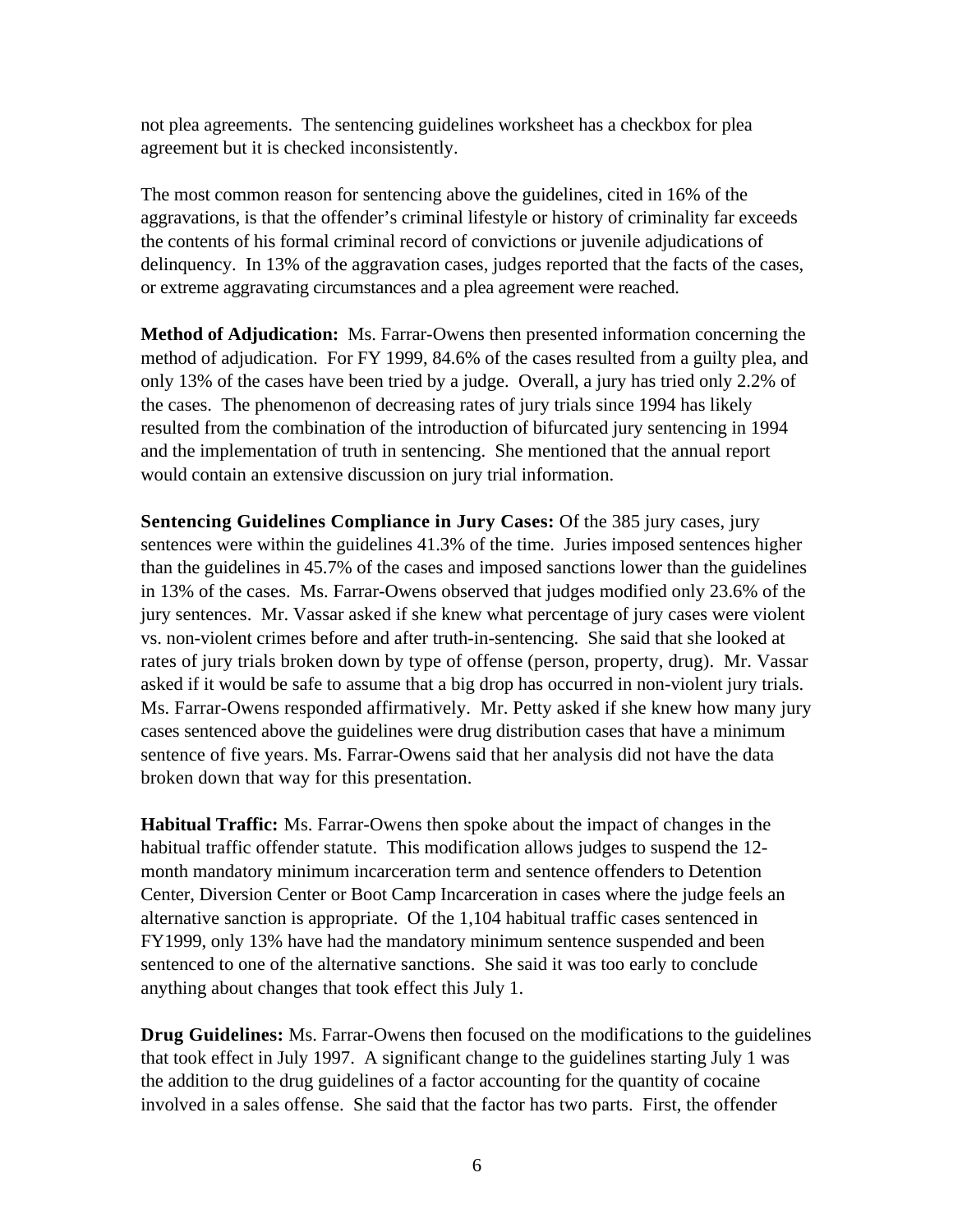who sells less than one gram of cocaine and has no prior felony record ends up with a dual recommendation: either the traditional prison recommendation (usually 7 to 16 months) or Detention Center Incarceration. The judge has the option to do either and be in compliance with the guidelines. She said starting last July 1, the Commission decided to add to the recommendations in these cases the Boot Camp incarceration program along with Detention or Diversion Center Incarceration.

The Commission has received 252 cases of first-time felons convicted of selling a gram or less of cocaine in FY1999. These cases were targeted for the dual option guideline recommendation of either traditional incarceration or Detention Center or Diversion Incarceration. In 23% of these cases, judges have opted for incarceration in a detention center. In 8% of these drug cases it appeared that the boot camp incarceration program was selected. Approximately 11% of these drug felons received no incarceration and 18% received incarceration of twelve months or less. The remaining 35% of these first-time cocaine sellers received traditional incarceration of twelve months or more.

The other part of the guidelines revisions dealing with cocaine centered on the larger quantity cases. For offenders who sell one ounce or more of cocaine, the recommendation is increased by three years and for offenders who sell \_ lb. or more, the recommendation is increased by 5 years. The guideline recommendations are enhanced for offenders selling the largest amounts of cocaine. 95 offenders have received the new enhancement. In 14% of these cases, judges have opted for no incarceration or an alternative sanction. In 3.2% of these drug cases, the offender received incarceration of 12 months or less. Approximately 24% of these drug felons received incarceration of two years to four years and over 28% received incarceration of over five years.

**Sex Offenses Against Children:** The guidelines revisions in 1997 also added a factor to the sexual assault guidelines for crimes in which the victim was younger than 13 years old at the time of the offense. The addition of this factor increases the likelihood that offenders who commit sex crimes against the very young will be recommended for incarceration, particularly prison. Ms. Farrar-Owens continued by saying that we have received 177 sexual assault cases in FY1999 that involved victims younger than 13. In 12.4% of these cases, judges have opted for no incarceration or an alternative sanction. In 18% of these sexual assault cases, the offender received incarceration of 12 months or less. Approximately 23.7% of these sexual assault felons received incarceration of one year to two years.

**1999 Changes to the Guidelines:** In last year's Annual report, the Commission made 24 recommendations to the General Assembly. Seventeen of those recommendations were amendments to the guidelines. It has been two months since the changes took effect but because there is a lag time in getting worksheets (usually 6-8 weeks), we really only have two to three weeks of data. Ms. Farrar-Owens briefly discussed only four of the seventeen changes.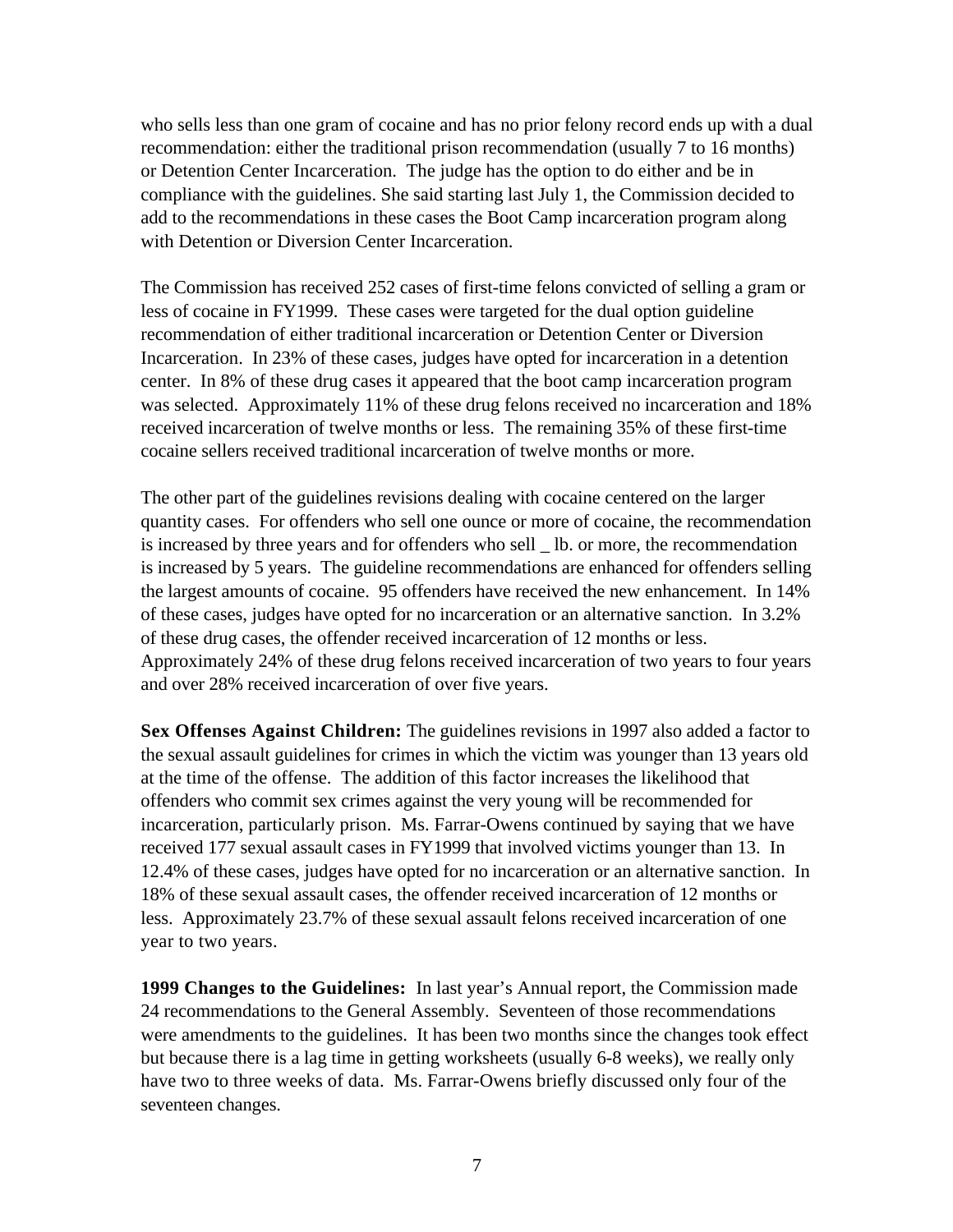The first change she spoke about involved the drug guidelines. A judge was concerned that someone convicted of possession of a Schedule I/II drug was hardly ever recommended for incarceration time. The Commission added a factor on the drug worksheet that would increase the score if an offender has prior possession or sale convictions. This would increase the chance of receiving an incarceration recommendation. The compliance rate for possession of a Schedule I/II drug with two or more prior convictions for possession or sale is 78.1% with an aggravation rate of 12.5%.

She spoke about a couple of offenses that were added to the guidelines. One new offense is assault on a law enforcement officer and it was modeled after sentencing practices. The compliance rate for this offense is 90.5% with a 9.5% rate of mitigation. Another new offense is assault on a family member  $3<sup>rd</sup>$  or subsequent offense. The compliance rate for that offense is 70% with an aggravation rate of 20%.

Judge Gates thanked Ms. Farrar-Owens for her presentation and then asked Ms. Jones and Dr. Kern to discuss the next item on the agenda, Sex Offender Risk Assessment Project – Status Report.

### **1 Sex Offender Risk Assessment Project - Status Report**

Ms. Jones began by saying that she would discuss the major activities of the project, review the data collection instrument and give a status update on the data collection process. In June, the staff developed a data collection instrument, matched cases and selected a sample of offenders. During the month of July, staff recruited and hired data coders. The staff also requested rap sheets and PSI's for probation and jail release sample cases. At the end of the summer, the staff began to code probation and jail release sample cases. The matching of the prison release sample cases was finalized in August. Rap sheets and PSI's were requested from the State Police for the prison sample cases. The Commission received the prison sample rap sheets in September and the staff also requested FBI records to capture out of state convictions.

Ms. Jones then described the sex offender risk assessment data collection instrument. The instrument is an 11 page scan able form. The form will collect identifying information, juvenile social and criminal history, adult criminal record, instant offenses, recidivism and prior arrests. Ms. Jones said upcoming tasks that need to be completed prior to data analysis include coding prison release case rap sheets that have recently arrived. The staff also needs to follow up with the State Police on rap sheets not received. The Department of Corrections will also be contacted about PSI's that have yet to be received. Judge Gates commented that the staff has plenty of work to keep them busy on this project. Ms. Jones then spoke about the problems with some of the rap sheets and PSI's. The Commission did not receive 130 PSI's and about 200 rap sheets. Some of the reasons that the Commission did not get PSI's are that some cases have been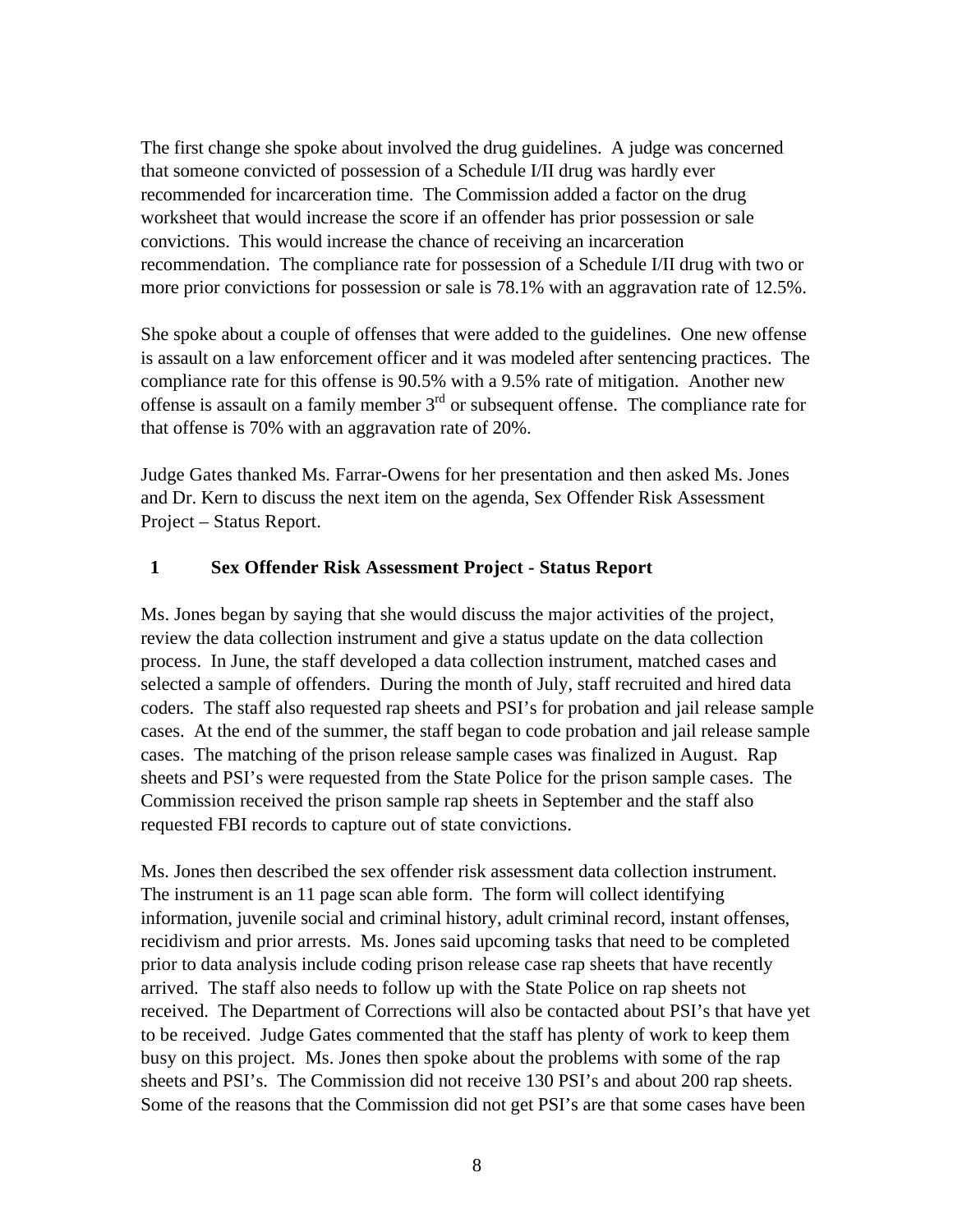purged and some districts no longer have hard copies. The staff is still working with the State Police about the missing rap sheets. Ms. Jones then turned the presentation over to Dr. Kern.

Dr. Kern began by thanking Mr. Pulliam of the Department of Corrections for his help with this project. He also said that the State Police has been very helpful with this project. Dr. Kern remarked that the reason that some projects move slower than expected is due to problems with the data. The Commission members were provided with some examples that illustrated rap sheets with missing or erroneous information. Dr. Kern noted that it is hard to measure recidivism when the arresting agency does not properly fill out the form and send it in to the State Police. The biggest single problem that the Commission must deal with is missing dispositions. Dr. Kern discussed another example that classified a charge as a misdemeanor on the rap sheet when it was a felony. That was a very serious oversight but it would not have been caught unless checked with a PSI on this individual. Mr. Kneedler asked if anything is being done to improve the criminal history record keeping. Dr. Kern said that a task force was established a few years ago to improve the system and several good recommendations were made but rejected by the majority on the task force. Mr. Petty said that the State Police relies on the courts system to get dispositional information. He felt like it is a system-wide problem not just the State Police.

Judge Gates next asked Dr. Kern to cover the next item on the agenda, Prison Population Trends and Forecast.

## **V. Prison Population Trends and Forecast**

Dr. Kern started by saying that this material was compiled by the Department of Corrections and was recently presented to the Policy Committee that oversees the inmate population forecasting work. During the course of their most recent meeting, Dr. Kern saw some data charts and thought it would be useful for all the Commission members to review this information.

**Phase In of Truth in Sentencing:** The first chart presented a graphical overview of a profile of the sentencing system incoming inmates have been sentenced under and a forecast of how it is expected to change over the next five years.

The chart represented the proportion of incoming inmates sentenced under the old parole system rules, incoming inmates sentenced under truth in sentencing and finally, inmates who are sentenced under both no-parole and parole rules (combo cases). Most of these cases are those where the inmate has been convicted of a new felony and the judge or parole board has revoked probation or parole for a crime initially punished under the old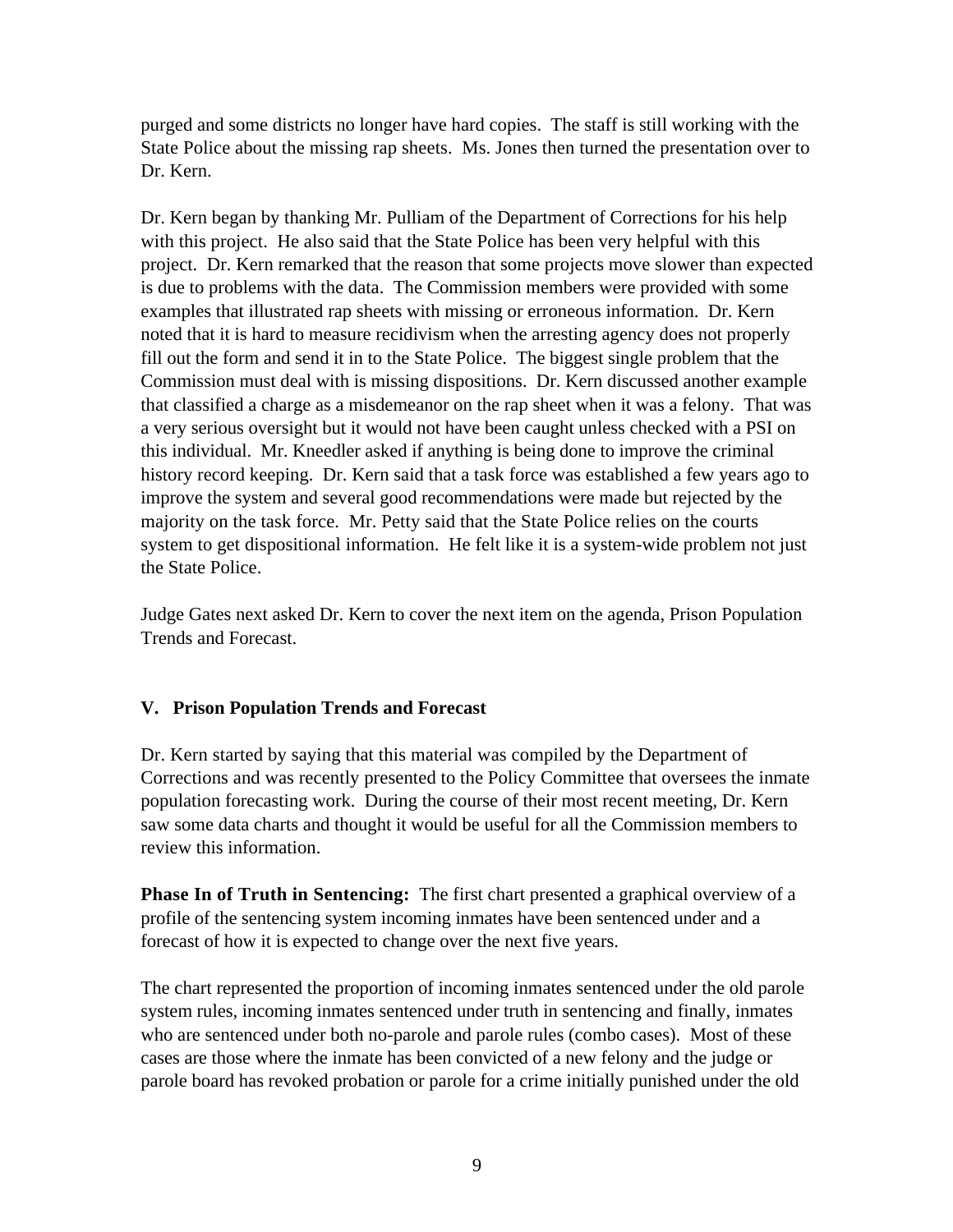parole system. The inmate must first serve his truth in sentencing time and then will begin to serve the sentence for the old crime.

The inmates sentenced purely under the parole system are quickly becoming extinct. In January of 1996, they comprised about 25% of all incoming inmates, and made up only 8% of those entering prison in June of this year. By the end of next year, it is anticipated that there will be no more inmates entering prison purely under the old parole system. The combo cases will filter out of the system at a slower rate – they made up about 35% of all prison admissions in January of 1996 and still comprised about 27% of all admissions in June of this year. This slow rate of attrition is again due to the high number of felons who have a probation or parole violation associated with their instant offense event. The combo cases are expected to gradually decrease over the next year and then drop at a faster rate until they are all filtered out of the system by the end of 2003 and start of 2004. Dr. Kern said it is forecasted that by June of 2004, all incoming prisoners will be serving time entirely under truth in sentencing.

**Parole System/Truth in Sentencing – Estimated Length of Stay:** The next graphic showed information that provides the estimated length of stay in prison for inmates in the forecast model who are entering prisons under the three different scenarios just discussed. This information is broken down by the DOC into those inmates convicted of violent, non-violent and drug crimes.

For the violent offenders, the estimated length of stay in prison is shortest for those coming into prison under the parole system  $-86.5$  months or about 7 years. This estimated length of stay is actually much longer than it was formerly and that is due to dramatically lower parole grant rates in operation now. Nonetheless, the estimated length of stay for violent offenders serving time under truth in sentencing is sharply longer – 125.6 months or about 10 \_ years (45% more time on average). The combo violent crime cases serve about 7 additional months over that served by those strictly under truth in sentencing.

Interestingly, the non-violent felons sanctioned under the old parole system are expected to serve about 50% more time in prison than non-violent felons sentenced purely under truth in sentencing. This discrepancy is due to the fact that the parole grant rates are sharply lower for all types of felons and the sentences for non-violent felons under noparole are influenced by the guidelines, that in turn, are grounded in time served practices during much higher parole grant rates.

Dr. Kern said there is, however, no differences in projected length of stay in prison for drug felons sentenced under the old parole system and the new truth in sentencing system.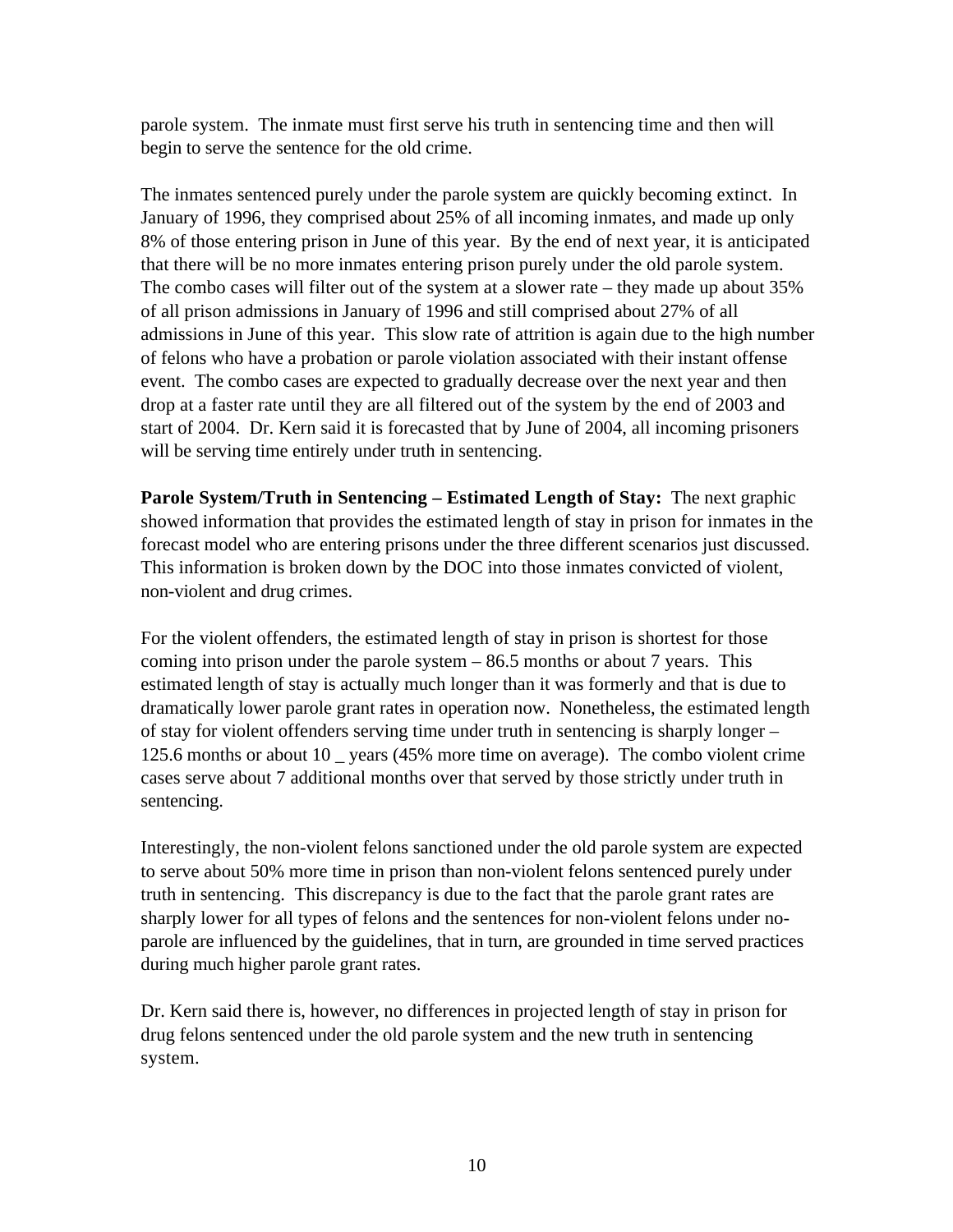**Prison Population Trends: FY 1990-1999:** This chart provides observed data on the Virginia prison population growth over the past decade. Since 1990, the prison population has swelled about 84% - growing from 16,941 inmates in 1990 to just over 31,000 inmates now.

The prison population growth was greatest in the middle of the decade and since parole abolition has slowed down and become more predictable. The most recent observed spike in growth over the past year is being attributed primarily to another significant drop in parole grant rates for the "stock" population of inmates serving time under the old law.

**Historical and Projected New Commitment Forecast – FY 1990-2004:** Dr. Kern displayed a graphic that looked at the actual observed number of inmates committed to prison from 1990-1999 and a statistical forecast of what is expected through the year 2004. He said that it is worthy to note the relatively slow rate of growth that is forecast for prison admissions – only a projected total growth of 6% from 1998 – 2004. He commented that there is much speculation on the reasons for this unexpected rate of projected slow growth in our prison population. He remarked that the significant drop in the crime rate accounts for a large part of the slow growth. Some also argue it is the great economy, some say its demographics, and others argue it is tougher criminal justice policies, that, in turn, contribute to a drop in the crime rate. Whatever the reason, he said, the result of it is that prison admissions are projected to creep along at a slow pace over the next five years.

**Projected Baseline State Responsible Population – FY 2000-2004:** Dr. Kern displayed a chart that provided a look at the projected rate of growth in our prison system through the year 2004. Given the projected slow growth rate of prison admissions, the overall projected prison population is relatively flat - a modest growth of only 7% is forecasted over the next five years.

**Proposed Forecast Adjustments (FY 2000-2004):** The primary responsibility of the policy committee is to identify recent trends, policies or issues that may impact on the prison population forecast and then to make adjustments in the statistical forecast based on educated guesses on the impact of these "interventions."

This last chart displays the adjustments to the prison population forecast presented to the policy committee. The first adjustment is for an issue that was the subject of a Sentencing Commission recommendation to the General Assembly last year. Specifically, the Commission requested that the ambiguity created by an Attorney General's opinion that a 12-month sentence was not the same as a one-year term be removed. The General Assembly took no affirmative action to clarify the matter and so the DOC is now following the AG's opinion and not taking inmates with 12-month terms. The prison forecast had assumed that 12-month terms and one-year terms were one and the same. Thus, an adjustment was required to back-out of the forecast the 12-month sentences.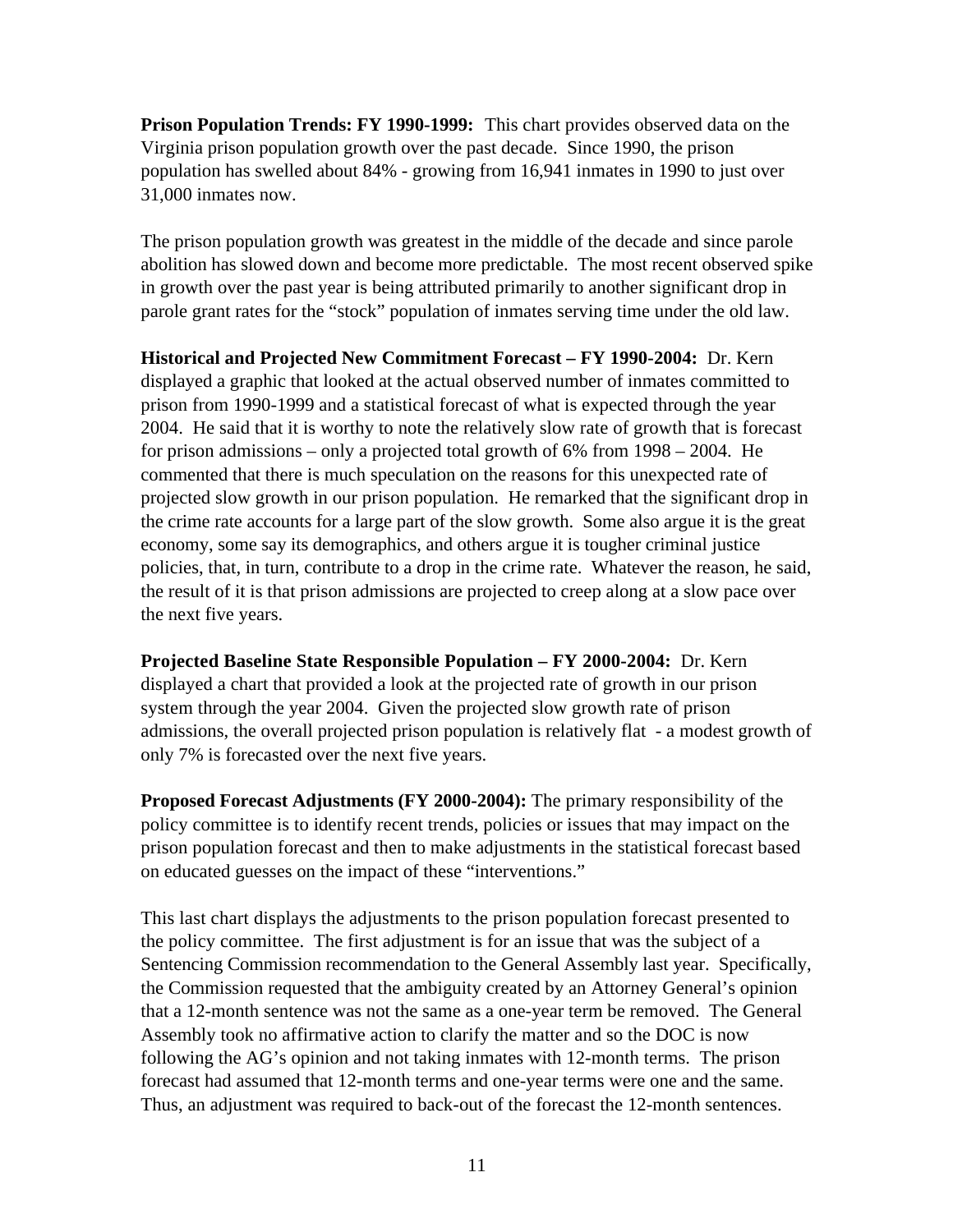The second major adjustment is due to the joint impact of the Virginia Exile legislation and bail bond reform. These reforms largely offset each other. The third adjustment concerns the habitual offender statute and the impact is due to revision that gets tougher on certain repeat drunk drivers. The result of all these adjustments is a net reduction in the prison forecast of over 350 inmates by the year 2004.

Judge Gates then asked Mr. Fridley to cover the next item on the agenda, New Edition Sentencing Guidelines Manual & Training on Revision. 2

# **3VI. Sentencing Guidelines Training Program**

Mr. Fridley started by saying that he had been conducting two and three hour training sessions. The two-hour training sessions deal with new changes to the guidelines. The three-hour session is for new guidelines users. He said that 697 criminal justice professionals had registered for the seminars (63% probation officers, 13% Commonwealth's attorneys and 24% defense attorneys). Mr. Fridley commented that 36 sessions were held and six were by special request.

He also reported that 332 manuals have been sold. This manual represents the third edition of the Sentencing Guidelines Manual. Mr. Fridley said that the manual costs \$75.00 for defense attorneys. The Commission advertised the manual in Virginia Lawyer's Weekly and also featured the Manual at the Lawyer's Expo at the Annual Meeting of the State Bar in Virginia Beach. Judge Honts asked Mr. Fridley a question on guidelines rule interpretation. Judge Honts asked if a felon possesses a firearm is he considered under legal restraint? Mr. Fridley responded yes for the same reason that a habitual offender is scored as being under legal restraint if he drives and violates that Code.

Judge Gates thanked Mr. Fridley for his presentation. Judge Gates noted that the Commission has received a federal grant to work with the Department of Juvenile Justice on developing a data base system that would be capable of supporting a study of juvenile sentencing practices. Judge Gates next asked Ms. Ries to cover the next item on the agenda, Juvenile Sentencing Data Base Project – Status Report.

# **VII. Juvenile Sentencing Data Base Project – Status Report**

Ms Ries started by giving a project overview. One of the project goals is to create a permanent database to collect and store juvenile sentencing data for studies and other applications. The Project would like to collect juvenile data from the Department of Juvenile Justice (DJJ) and Court Services Units (CSU) through designed forms or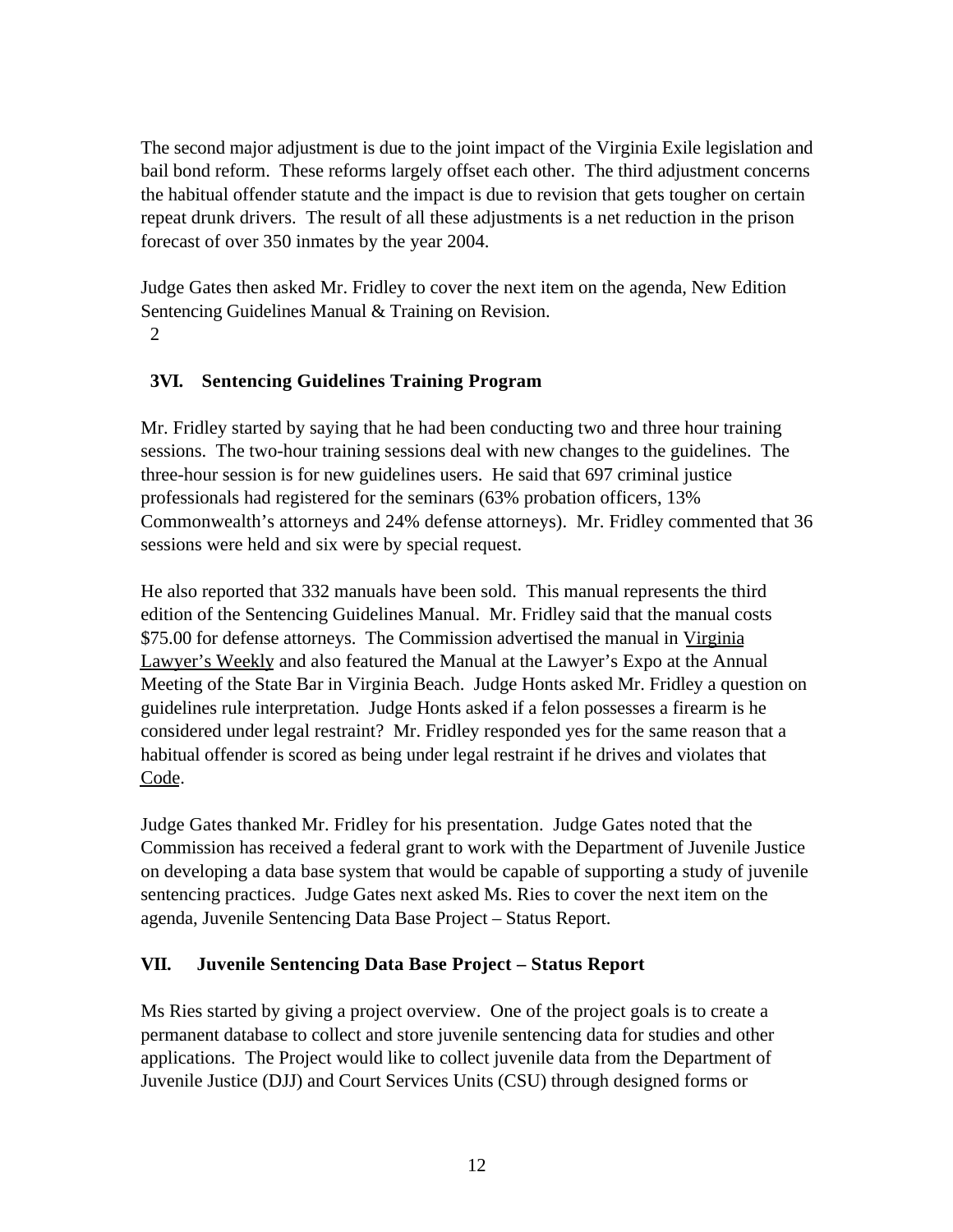electronic transmission. She said efforts to standardize and automate juvenile social histories (HJR 688) by DJJ would facilitate data collection by the Commission.

She said that the project would have to assess DJJ's Juvenile Tracking System (JTS) to determine type and availability of adjudication and dispositional data contained for use in the proposed database. The Juvenile Sentencing Project participated in the DJJ Juvenile Social History Workgroup in order to ensure quality and appropriateness of data selected for revised social histories. She said that the project would also develop forms to capture data collected by DJJ and CSU.

The project staff has been analyzing previously collected data to determine the focus of future studies after the database has been established. New contacts have been established at DJJ for continued access to records, facilities, personnel and other resources for the project. The staff will continue to work on a document for final reporting at the conclusion of the project. This document will include background, survey analysis, instrument development and technology utilization and descriptive analysis from test data. The Project staff will test developed forms of automated transfers at selected pilot sites. Training will be conducted for personnel to complete forms or enter data in an automated system. The staff will also monitor data collection processes in the new database in an automated system. The project should be complete by June 30, 2000.

Judge Gates next asked Dr. Kern to cover a number of miscellaneous items left on the agenda.

## **4VIII. Miscellaneous Items**

Judge Gates asked the Commission to first discuss Ms. Monahan's request for data. He asked Dr. Kern how much work would be actually involved with this project. Judge Gates said he would really like to cooperate if the staff has the ability and time to furnish the request. Dr. Kern said a simple analysis could be done to find out the incarceration rate for males and females for felonies. He said a simple analysis like that would likely show differences. The only way to find out if there was true disparity is to conduct a thoroughly exhaustive study that would include all factors like economic status, race, sex, and education, etc. He said that would be a more complicated study but that is the only way to conclude if there are gender differences. The questions that Ms. Monahan wanted answered could not be answered without a comprehensive analysis. The Commission could complete this analysis but it would be available to the public. Another consideration is the time and resources it would take to complete the analysis. Dr. Kern said the Commission had a higher than unusual turnover in staff over the summer. Most of the positions at this time had been filled but the new employees still require training on the available databases. This analysis would take some time to complete but it could be done. Dr. Kern said the staff could complete it but not by their timetable. The analysis could be done by December 31 if the Commission so desires.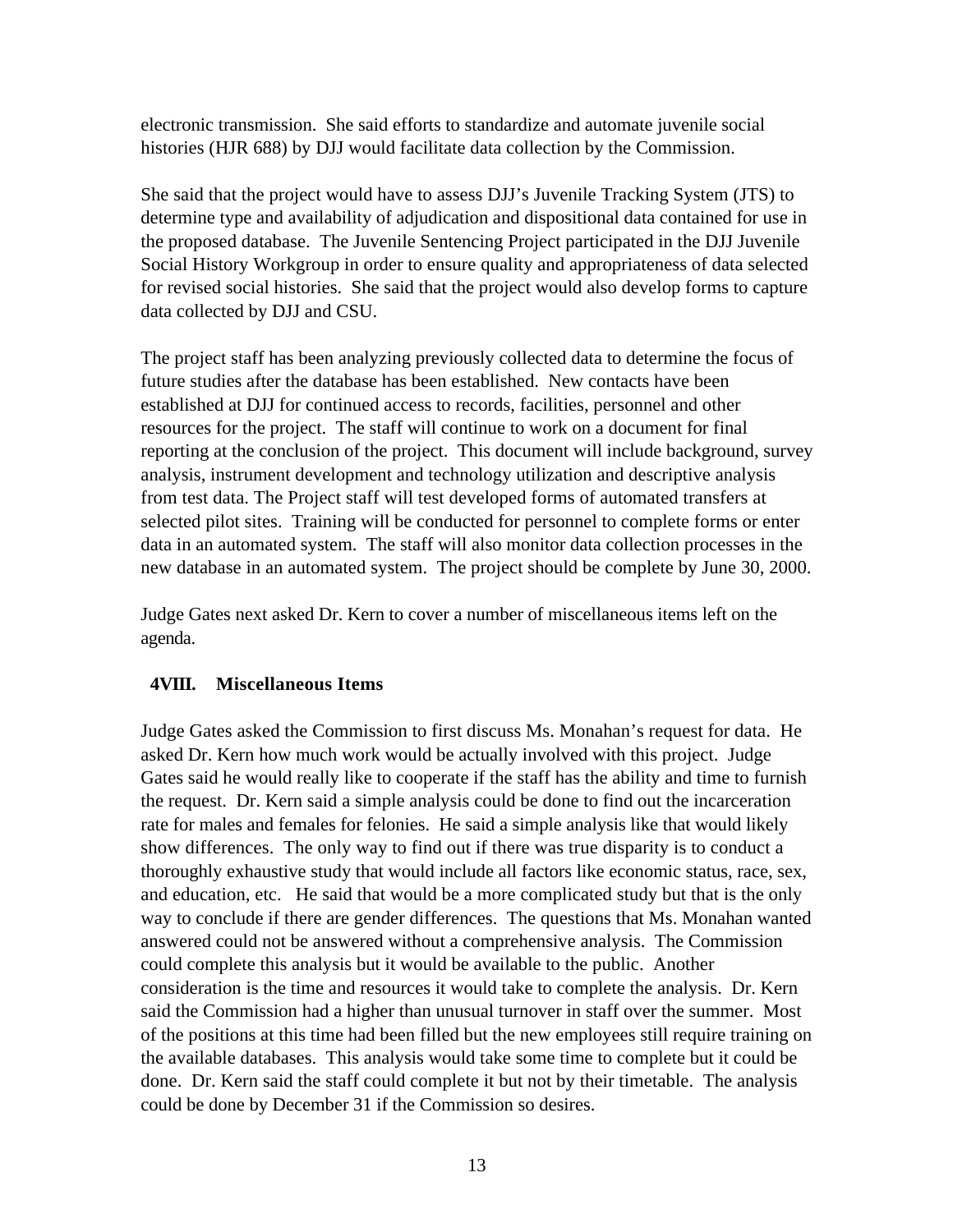Mr. Agee felt that some of the questions would need a subjective or political decision during analysis. He said the Commission should not be making those decisions. Mr. Agee said that the Department of Corrections and not the Commission would better address one of the questions. He remarked that the questions posed by the Gender Task Force need to be more narrow and focused. Mr. Agee would not support the use of the Commission's time and funds to answer their broad questions.

Mr. Kneedler agreed with Mr. Agee about the vagueness of the questions. He felt that the Commission should complete some analysis where the data is available. If new staff is needed for this analysis then the Gender Bias Task Force should cover all expenses. Judge Newman said that all judges received a questionnaire from this Task Force. He spoke with Justice Lacy about the questions that he felt were impossible to answer. Judge Newman agreed that the questions being posed by the Gender Bias Task Force needed to be more specific. He said the Commission should complete the analysis if the questions on the handout can be more narrowly focused. Judge Gates felt that the solution for this issue would be for Dr. Kern to consult with Justice Lacy about The Commission's concerns about the analysis. Mr. Kneedler commented that Dr. Kern should rephrase the questions the Task Force wants answered. Judge Bach also felt that the Task Force should provide the Commission with funds since the staff is being taken away from their normal duties. Judge Hudson said the Commission should write a letter that we do have the data but we do not have the manpower or resources to complete the analysis.

Judge Honts made a motion that Dr. Kern restate the questions in the handout provided by Ms. Monahan. Mr. Agee said that any decision made about the analysis should be shared with the Commission at the next meeting. A motion to adopt this proposal was made and seconded. Judge Gates asked the Commission for a vote. The Commission voted 14-0 in favor of the recommendation.

Dr. Kern then told the Commission members that a copy of the final evaluation report on Truth-in-Sentencing implementation was included in their packet. Dr. Kern told the members that this is the report that Dr. Ostrom and Mr. Kauder of the National Center for State Courts have been working on for a year. The Justice Department will publish this document to share with other criminal justice agencies in the country. Dr. Ostrom pointed out at the last meeting that they would, with our permission, seek a continuation grant to follow-up with a recidivism study.

Dr. Kern told the members that Judge Gates, Mr. Vassar, Dr. Creech and himself attended the National Association of Sentencing Commissions in Salt Lake City on August 8-10. The Commission members attended panels on sentencing disparity, data and information systems and media relationships. The hottest topic at the Conference was release of judge specific compliance information. He said that Kansas and Pennsylvania are dealing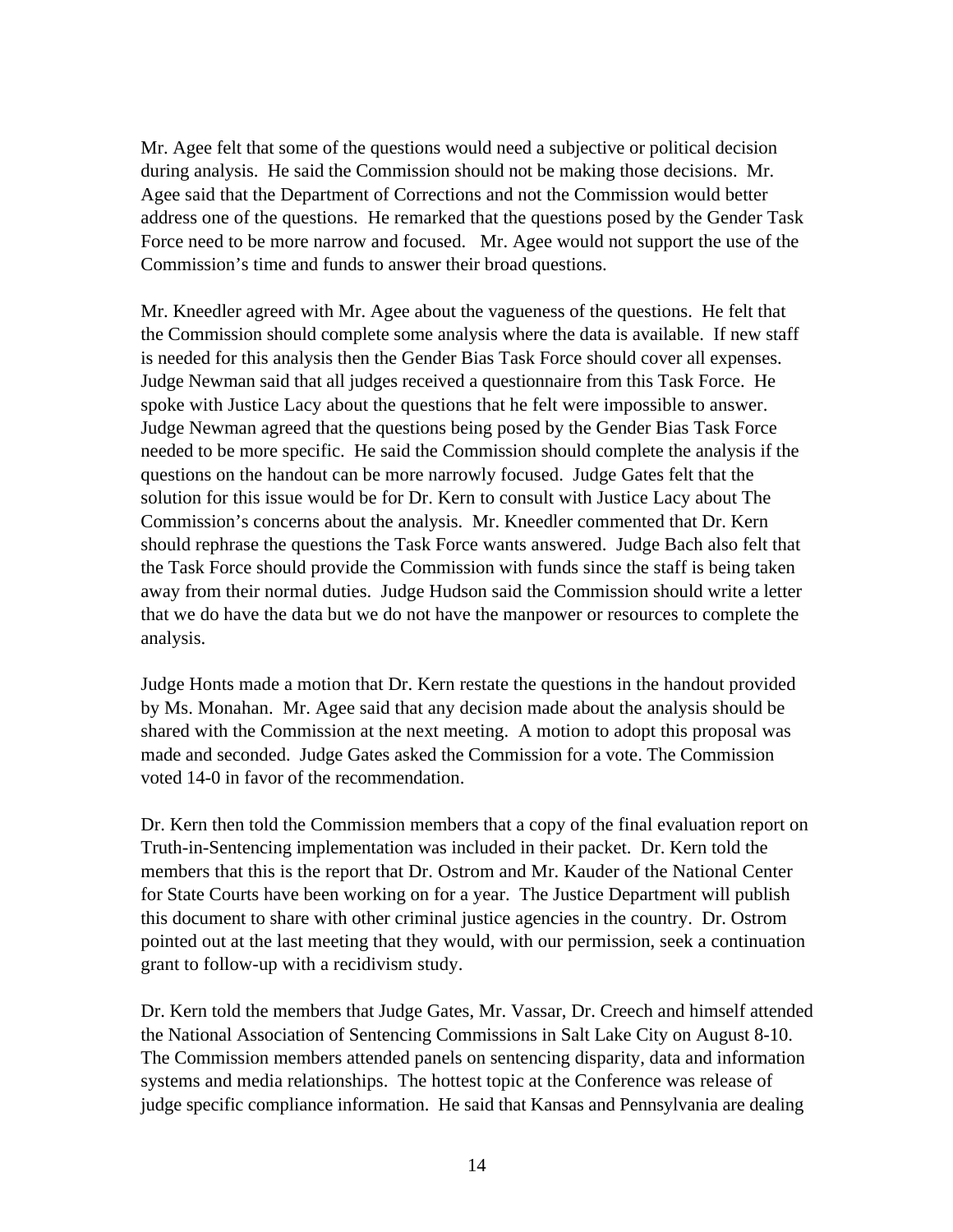with this request from the media. These two states were very interested in Virginia's experience in this area. Dr. Kern said that next year's conference is in Pittsburgh.

He then told the members that the General Assembly might act on legislation in the upcoming session that allows for only the Sentencing Commission to complete correctional impact analysis on proposed bills. Heretofore, both the Commission and the Department of Planning and Budget have done impact analysis work. The fact that two independent analyses on proposed bills has been done has sometimes led to confusion among General Assembly members with regard to which impact took precedence. Dr. Kern asked whether any members of the Commission had any problems with such a proposal. Judge Gates asked for a vote on the issue. A motion was made to support the recommendations of the joint legislative committee and was seconded. Judge Gates asked the Commission for a vote. The Commission voted 14-0 in favor of the recommendation.

Mr. Petty asked if new offenses could be added to the guidelines. A new statute was added this year that deals with drunk driving  $3<sup>rd</sup>$  offense. The goal of this new law is to focus on the multiple DUI individuals as opposed to the person that doesn't pay fines, etc. He proposed that the Commission try to cover these offenses as soon as possible. Mr. Petty hoped that the staff could study this before the General Assembly Session.

Dr. Kern handed out a timeline for the multi-media conference room. The foreman of the construction company has projected that the conference room would be finished by the end of November. He said that the members could take a tour of the room at the next meeting if it was complete.

He also asked the members to think about any changes they would like to the guidelines. The people in the field have not suggested any revisions to the guidelines at this time.

Dr. Kern also reviewed with the members the status of their terms. All the members of the Commission have terms that expire in 2000. He asked that most of the members seek another term to avoid a full turnover in 2000.

Several new employees have been hired over the summer and Dr. Kern introduced them to the members. The new employees are Irene-Eva Ries, Tama Celi and Tom Barnes. He also announced that one existing staff member would be leaving. Anne Jones decided to retire from her position. Dr. Kern said she would be greatly missed. He then handed out a sheet that described a proposed agency staff reorganization. Dr. Kern explained that the proposed reorganization would allow more opportunity for employees to advance and grow. He proposed this reorganization to the Executive Committee in a morning meeting prior to the full Commission meeting and they voted unanimously to approve it. A motion to adopt this proposal was made and seconded. Judge Gates asked the Commission for a vote. The Commission voted 14-0 in favor of the recommendation.